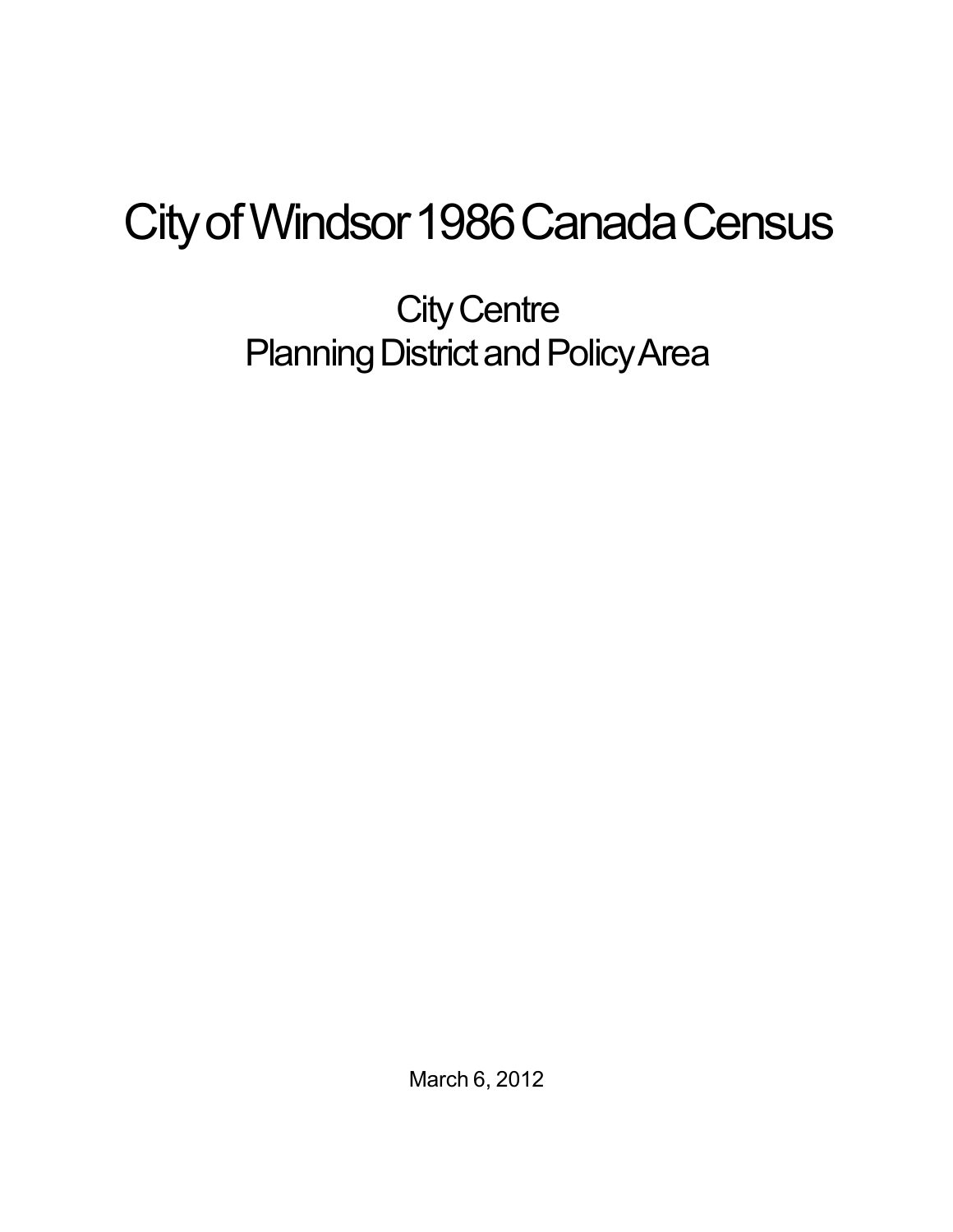## **Table of Contents**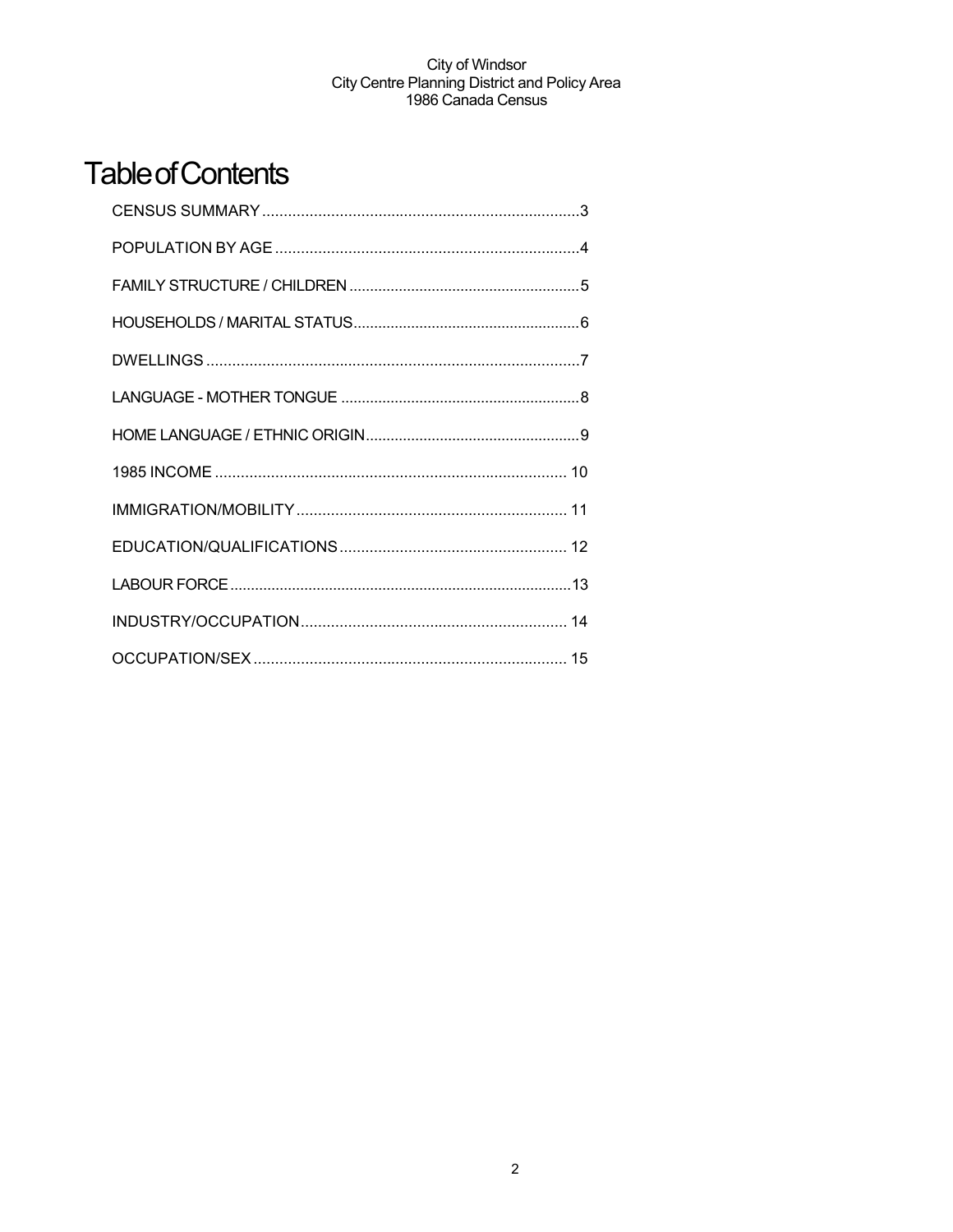### **CENSUS SUMMARY**

| <b>CENSUS SUMMARY</b>          | <b>City Centre</b> |        |
|--------------------------------|--------------------|--------|
| Total population (% base)      | 10,970             |        |
| By sex:                        |                    |        |
| Male                           | 5,00546%           |        |
| Female                         | 5,98555%           |        |
| By age:                        |                    |        |
| 0 to 4 years                   | 460                | 4%     |
| 5 to 19 years                  | 1,44013%           |        |
| 20 to 24 years                 | 1,025 9%           |        |
| 25 to 34 years                 | 1,88517%           |        |
| 35 to 44 years                 | 1,13510%           |        |
| 45 to 54 years                 |                    | 930 8% |
| 55 to 64 years                 | 1,26512%           |        |
| 65 to 74 years                 | 1,29512%           |        |
| 75 years and over              | 1,51514%           |        |
| Average age of population      | 43.3               |        |
| Total census families (% base) | 2,185              |        |
| <b>Husband-wife families</b>   | 1,64075%           |        |
| With no children at home       |                    | 95043% |
| With children at home          |                    | 72533% |
|                                |                    |        |
| Lone-parent families           |                    | 53024% |
| <b>Total children at home</b>  | 2,205              |        |
| Average children per family    |                    |        |
| Private households (% base)    | 5,615              |        |
| <b>Persons in households</b>   | 10,085             |        |
| Average persons per household  | 1.8                |        |
| Occupied dwellings (% base)    | 5,600              |        |
| Owned                          |                    | 91016% |
| Rented                         | 4,67083%           |        |
| Single detached house          |                    | 83515% |
| Apartment 5 or more storeys    | 3,34560%           |        |
| Other type of dwelling         | 1,41025%           |        |
| 1985 Avg. hhld income (est.)   | 20,866             |        |
|                                |                    |        |
|                                |                    |        |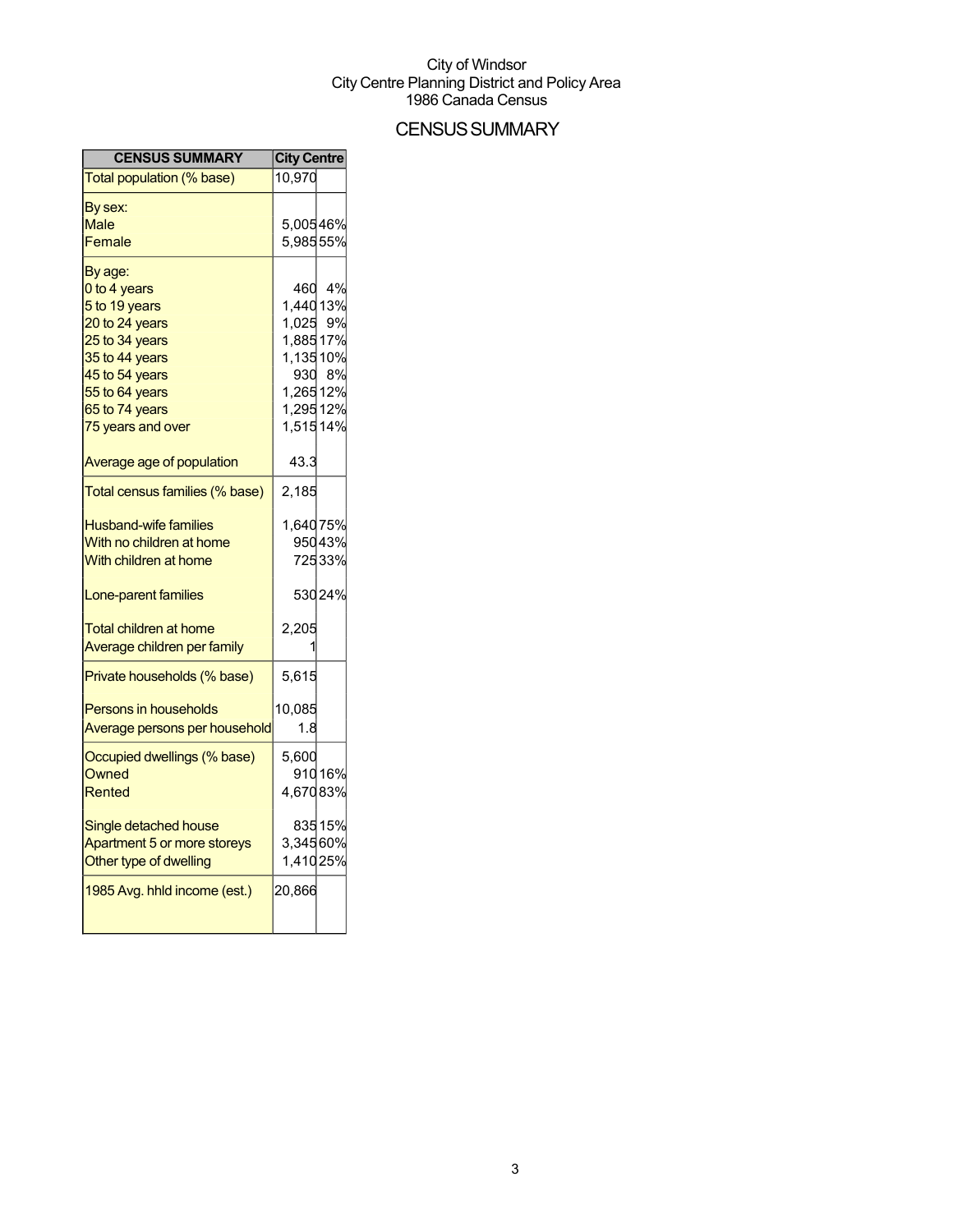## POPULATIONBYAGE

| <b>POPULATION BY AGE City Centre</b>          |                  |
|-----------------------------------------------|------------------|
| <mark>Total population (% Base)</mark> 10,970 |                  |
| <b>Average age of population</b>              | 43.3             |
| By age:                                       |                  |
| 0 - 4 years                                   | 4%<br>460        |
| 5 - 9 years                                   | 415<br>4%        |
| 10 - 14 years                                 | 440 4%           |
| 15 - 19 years                                 | 585<br>5%        |
| 20 - 24 years                                 | 1,025 9%         |
| 25 - 34 years                                 | 1,88517%         |
| 35 - 44 years                                 | 1,13510%         |
| 45 - 54 years                                 | 930 8%           |
| 55 - 64 years                                 | 1,26512%         |
| 65 - 74 years                                 | 1,29512%         |
| 75 years and over                             | 1,51514%         |
| <b>Male population</b>                        | 5,00546%         |
| Average age of males                          | 39.2             |
|                                               |                  |
| By age:                                       |                  |
| 0 - 4 years                                   | 2%<br>230        |
| 5 - 9 years                                   | 220<br>2%        |
| 10 - 14 years                                 | 195<br>2%        |
| 15 - 19 years                                 | 295<br>3%        |
| 20 - 24 years                                 | 500<br><b>5%</b> |
| 25 - 34 years                                 | 1,05010%         |
| 35 - 44 years                                 | 580<br>5%        |
| 45 - 54 years                                 | 4%<br>470        |
| 55 - 64 years                                 | 580<br>5%        |
| 65 - 74 years                                 | 430<br>4%        |
| 75 years and over                             | 4%<br>410        |
| <b>Female population</b>                      | 5,98555%         |
| Average age of females                        | 46.8             |
|                                               |                  |
| By age:                                       | 2%<br>230        |
| 0 - 4 years                                   | 195<br>2%        |
| 5 - 9 years<br>10 - 14 years                  | 2%<br>245        |
| 15 - 19 years                                 | 290<br>3%        |
| 20 - 24 years                                 | 525<br>5%        |
| 25 - 34 years                                 | 8%<br>835        |
| 35 - 44 years                                 | 555<br>5%        |
| 45 - 54 years                                 | 460<br>4%        |
| 55 - 64 years                                 | 685<br>6%        |
| 65 - 74 years                                 | 865<br>8%        |
| 75 years and over                             | 1,10510%         |
|                                               |                  |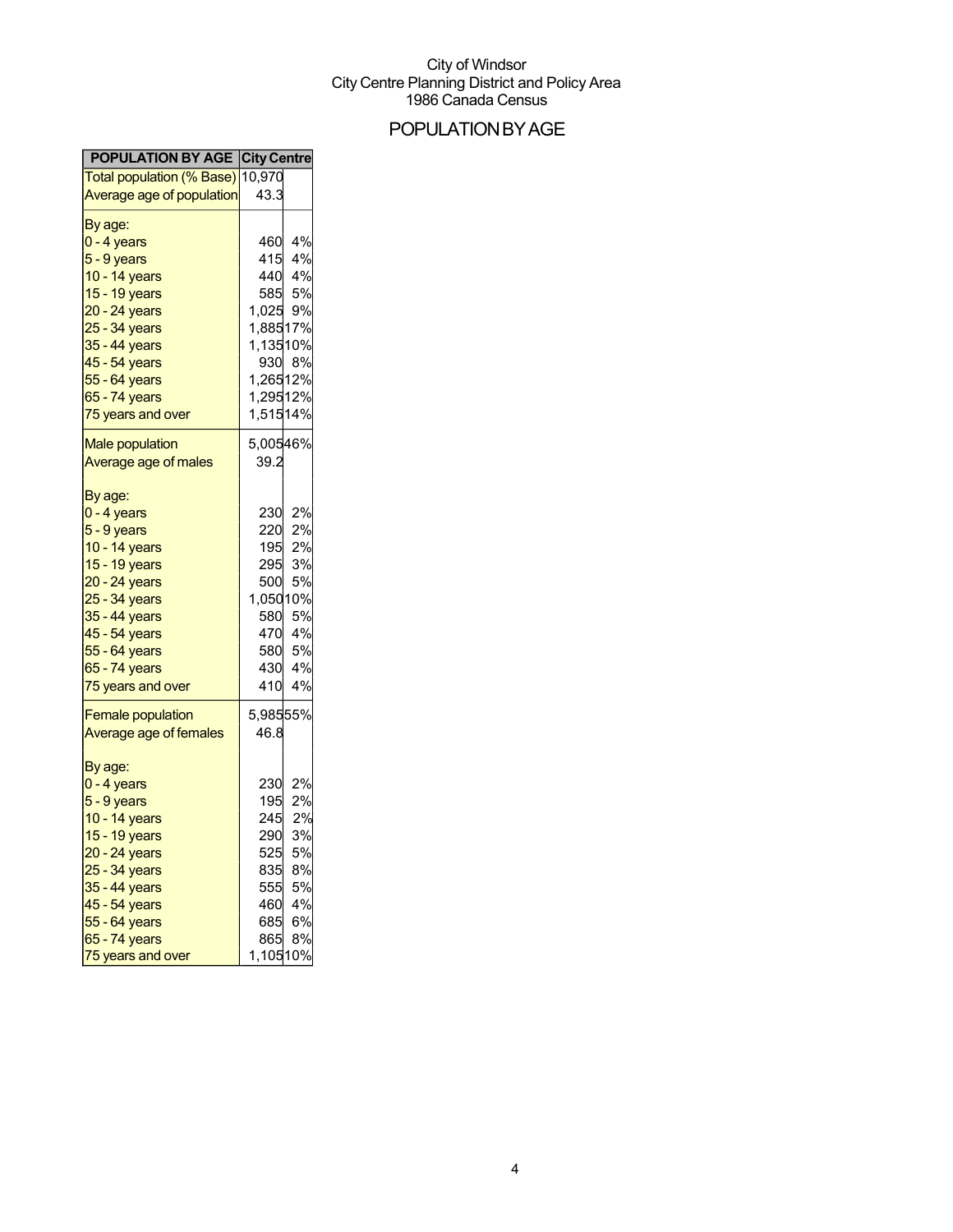## FAMILYSTRUCTURE/CHILDREN

| <b>FAMILY STRUCTURE / CHILDREN City Centre</b> |           |                    |
|------------------------------------------------|-----------|--------------------|
| Total census families (% base)                 | 2,185     |                    |
|                                                |           |                    |
| By family structure:                           |           |                    |
| <b>Total husband-wife families</b>             | 1,640 75% |                    |
| With no children at home                       |           | 950 43%            |
| With children at home                          |           | 725 33%            |
| 1 child                                        |           | 300 14%            |
| 2 children                                     |           | 220 10%            |
| 3 or more children                             |           | 215 10%            |
| Lone-parent families                           |           | 530 24%            |
| Lone male parent                               | 70        | 3%                 |
| 1 child at home                                | 45        | 2%                 |
| 2 children at home                             | 20        | 1%                 |
| 3 or more children at home                     | 0         | 0%                 |
| Lone female parent                             |           | 455 21%            |
| 1 child at home                                |           | 325 15%            |
| 2 children at home                             | 90        | 4%                 |
| 3 or more children at home                     | 50        | 2%                 |
| Total children at home (%base)                 | 2,205     |                    |
|                                                |           |                    |
| $0 - 5$ years                                  |           | 545 25%            |
| $6 - 14$ years<br>15 - 17 years                |           | 750 34%<br>250 11% |
| 18 - 24 years                                  |           | 445 20%            |
| 25 years and over                              | 200       | 9%                 |
|                                                |           |                    |
| Average children/family                        |           |                    |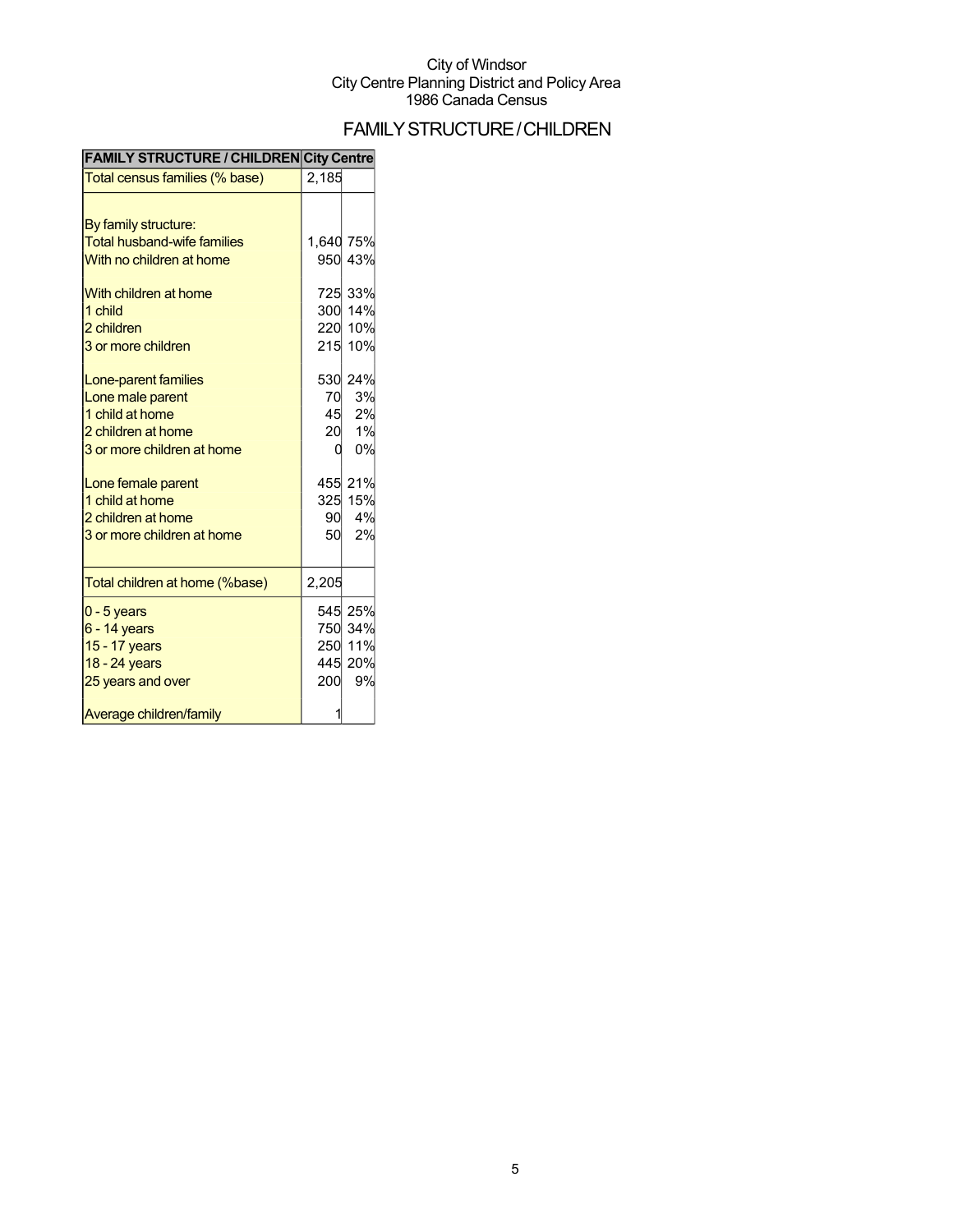## HOUSEHOLDS/MARITALSTATUS

| <b>HOUSEHOLDS / MARITAL STATUS City Centre</b>                                                                                                                                                       |                                                         |                        |
|------------------------------------------------------------------------------------------------------------------------------------------------------------------------------------------------------|---------------------------------------------------------|------------------------|
| Private households (% base)                                                                                                                                                                          | 5,615                                                   |                        |
| By size of household:<br>1 person<br>2 persons<br>3 persons<br>4 - 5 persons<br>6 or more persons                                                                                                    | 3,16056%<br>1,44526%<br>430<br>415<br>140               | 8%<br>7%<br>2%         |
| By number of census families:<br>Non-family households<br><b>Family households</b><br>1 census family<br>2 or more census families<br>Persons in private households<br>Average persons per household | 3,44561%<br>2,14538%<br>2,10037%<br>45<br>10,085<br>1.8 | 1%                     |
| Census families in private<br>households (% base)                                                                                                                                                    | 2,185                                                   |                        |
| By size of census family:<br>2 person family<br>3 persons<br>4 persons<br>5 or more persons                                                                                                          | 1,30560%<br>185                                         | 41019%<br>28013%<br>8% |
| Total population (% base)                                                                                                                                                                            | 10,955                                                  |                        |
| By marital status, for persons<br>15 years of age and over:<br>Single (never married)<br><b>Married</b><br>Widowed<br><b>Divorced</b><br>Separated                                                   | 2,96527%<br>3,50032%<br>1,83517%<br>840<br>490          | 8%<br>4%               |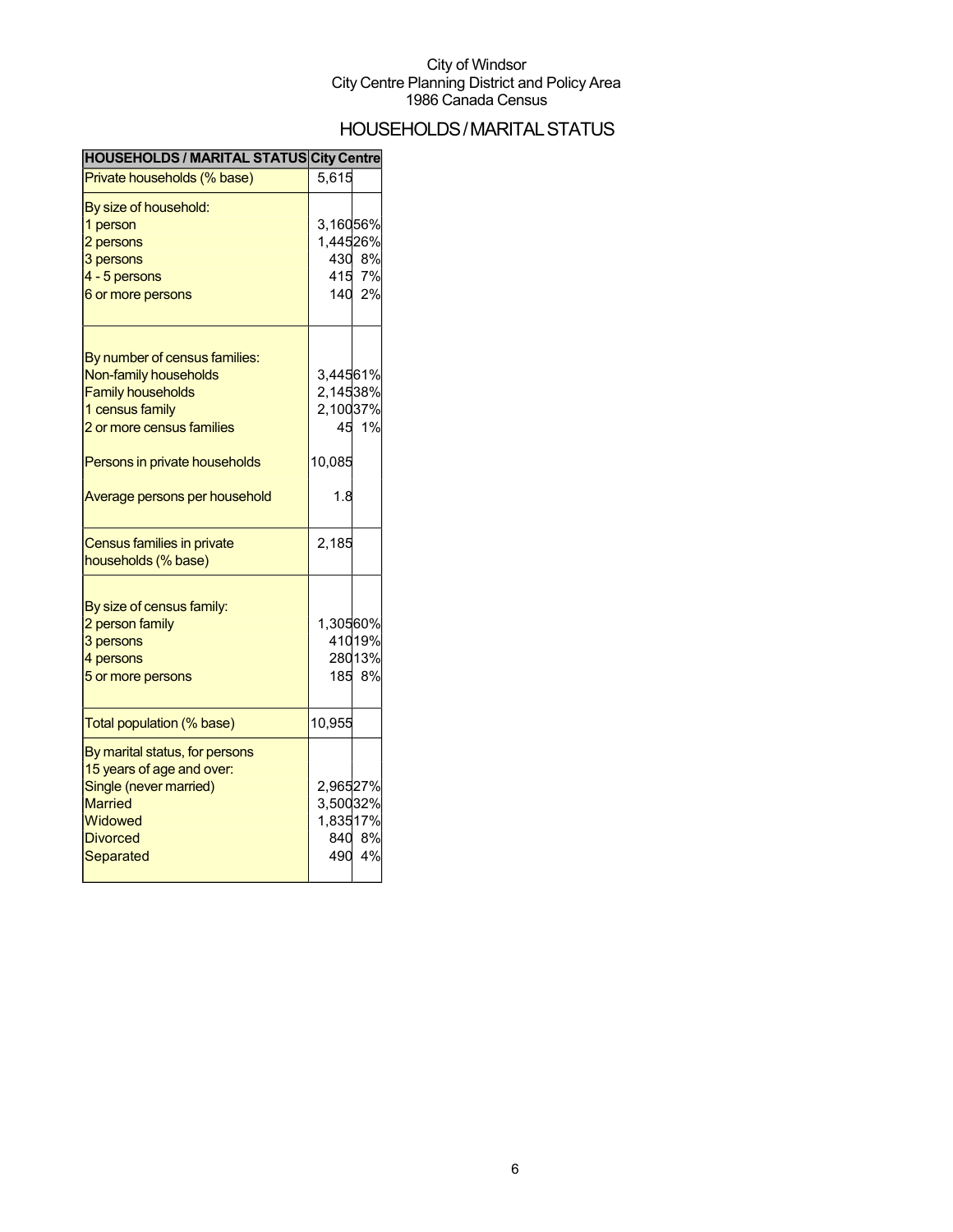## DWELLINGS

| <b>DWELLINGS</b>                                                                                                                 | <b>City Centre</b>                                         |               |
|----------------------------------------------------------------------------------------------------------------------------------|------------------------------------------------------------|---------------|
| Occupied dwellings (% base) 5,600                                                                                                |                                                            |               |
| By tenure:<br>Rented<br>Owned<br><b>On Reserve</b>                                                                               | 4,670 83%<br>0l                                            | 910 16%<br>0% |
| By dwelling type:<br>Single detached house<br>Apartment 5 or more stories<br><b>Movable dwelling</b><br>All other dwelling types | 3,345 60%<br>O.<br>1,410 25%                               | 835 15%<br>0% |
| By age of dwelling - total<br><b>Constructed before 1946</b><br>1946 - 1960<br>1961 - 1970<br>1971 - 1980<br>1981 - 1986         | 5,660<br>1,630 29%<br>495<br>1,135 20%<br>1,965 35%<br>430 | 9%<br>8%      |
| Dwellings with central heat<br>Gas<br>Electricity<br>Oil<br><b>Other fuels</b>                                                   | 5,420 96%<br>2,200 39%<br>3,365 59%<br>70<br>40            | 1%<br>1%      |
| <b>Tenant occupied households</b><br>With rent $>=$ 30% hhld inc.<br>Owner occupied households                                   | 4,700<br>1,850 39%<br>890                                  |               |
| Payments >= 30% hhld. inc.                                                                                                       | 150                                                        | 17%           |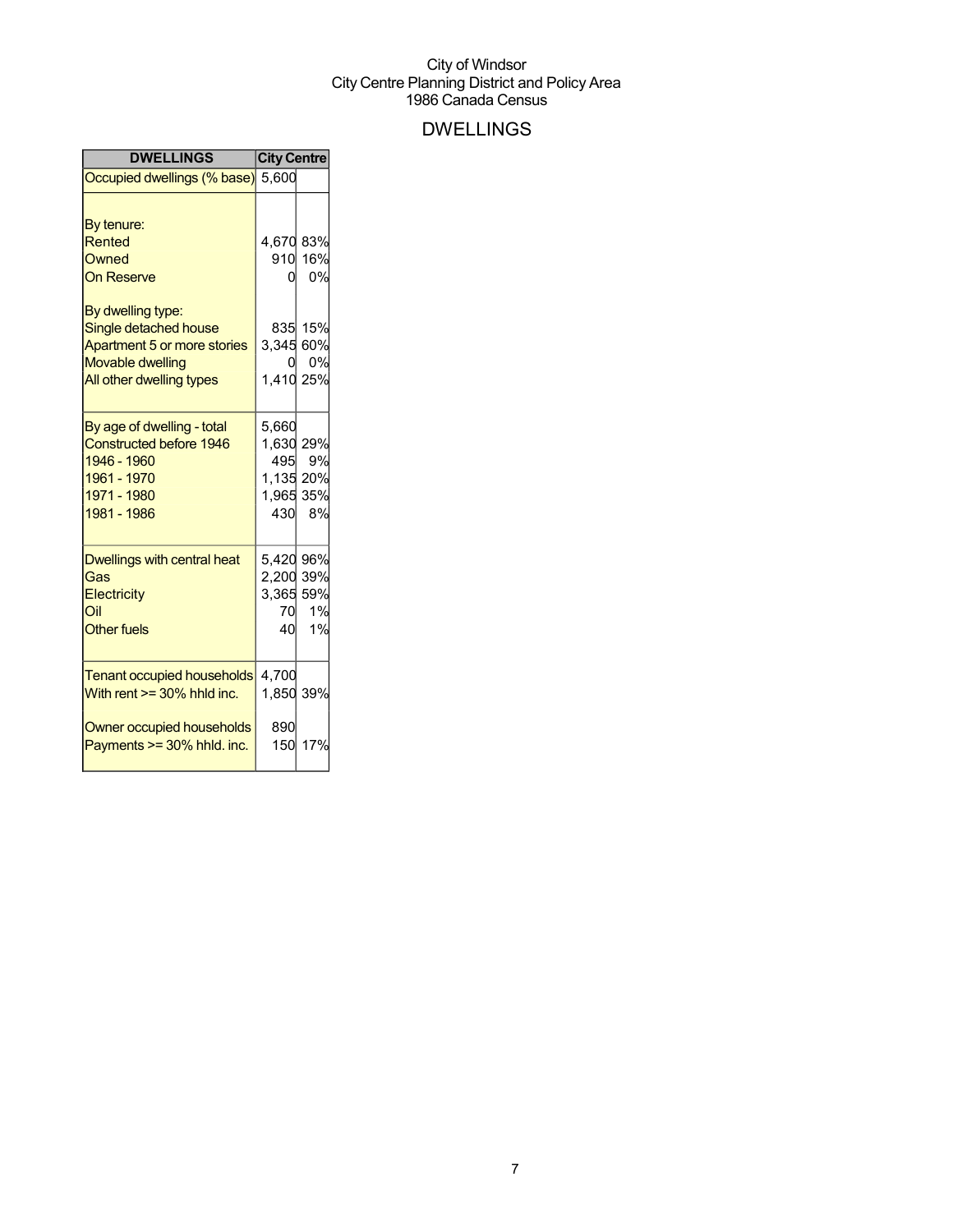## LANGUAGE-MOTHERTONGUE

| LANGUAGE - MOTHER TONGUE City Centre |           |        |
|--------------------------------------|-----------|--------|
| Total responses (% Base)             | 10,970    |        |
|                                      |           |        |
| <b>Total single responses</b>        | 10,18093% |        |
| <b>Total official languages</b>      | 7,73070%  |        |
| <b>English</b>                       | 7,28066%  |        |
| French                               |           | 450 4% |
|                                      |           |        |
| Total non-official languages         | 2,42022%  |        |
| German                               | 120       | 1%     |
| Chinese                              |           | 535 5% |
| <b>Dutch</b>                         |           | 25 0%  |
| <b>Polish</b>                        | 80        | 1%     |
| Italian                              |           | 225 2% |
| Portuguese                           | 30        | 0%     |
| <b>Ukrainian</b>                     | 115       | 1%     |
| Greek                                | 140       | 1%     |
| Languages other than above           | 390       | 4%     |
|                                      |           |        |
| <b>Total multiple responses</b>      | 790       | 7%     |
|                                      |           |        |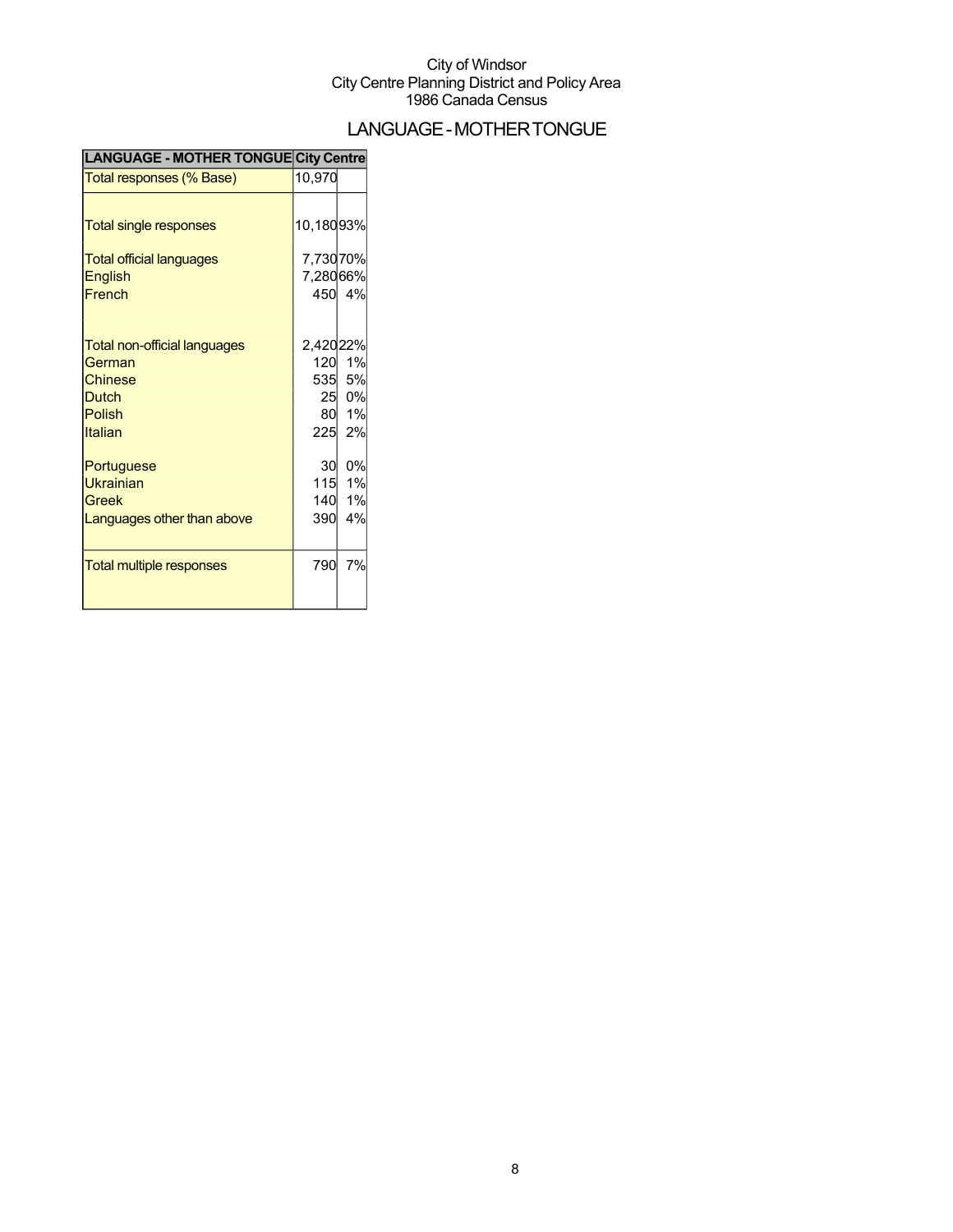## HOME LANGUAGE / ETHNIC ORIGIN

| Total population (% base)                                                                                                                                                                                        | 10,970                                                                         |                                                        |
|------------------------------------------------------------------------------------------------------------------------------------------------------------------------------------------------------------------|--------------------------------------------------------------------------------|--------------------------------------------------------|
| By home language:<br><b>Total single response</b><br>English<br>French<br>Italian<br>Chinese<br>German<br>Portuguese<br><b>Greek</b><br>Other<br>Speak more than one language                                    | 9,26584%<br>7,61069%<br>115<br>105<br>585<br>45<br>20<br>45<br>725<br>1,15010% | 1%<br>1%<br>5%<br>0%<br>0%<br>0%<br>7%                 |
| By official language:<br><b>English only</b><br><b>French only</b><br><b>Both English and French</b><br><b>Neither English nor French</b>                                                                        | 8,97082%<br>15<br>1,035<br>405                                                 | 0%<br>9%<br>4%                                         |
| By ethnic origin:<br>Single origin<br><b>British</b><br>French<br><b>Aboriginal peoples</b><br>German<br>Italian<br>Ukrainian<br><b>Chinese</b><br>Dutch (Netherlands)<br>Other<br>Reported more than one origin | 7,61569%<br>2,58024%<br>925<br>40<br>55<br>2,48523%<br>2,80026%                | 8%<br>0%<br>270 2%<br>360 3%<br>135 1%<br>735 7%<br>1% |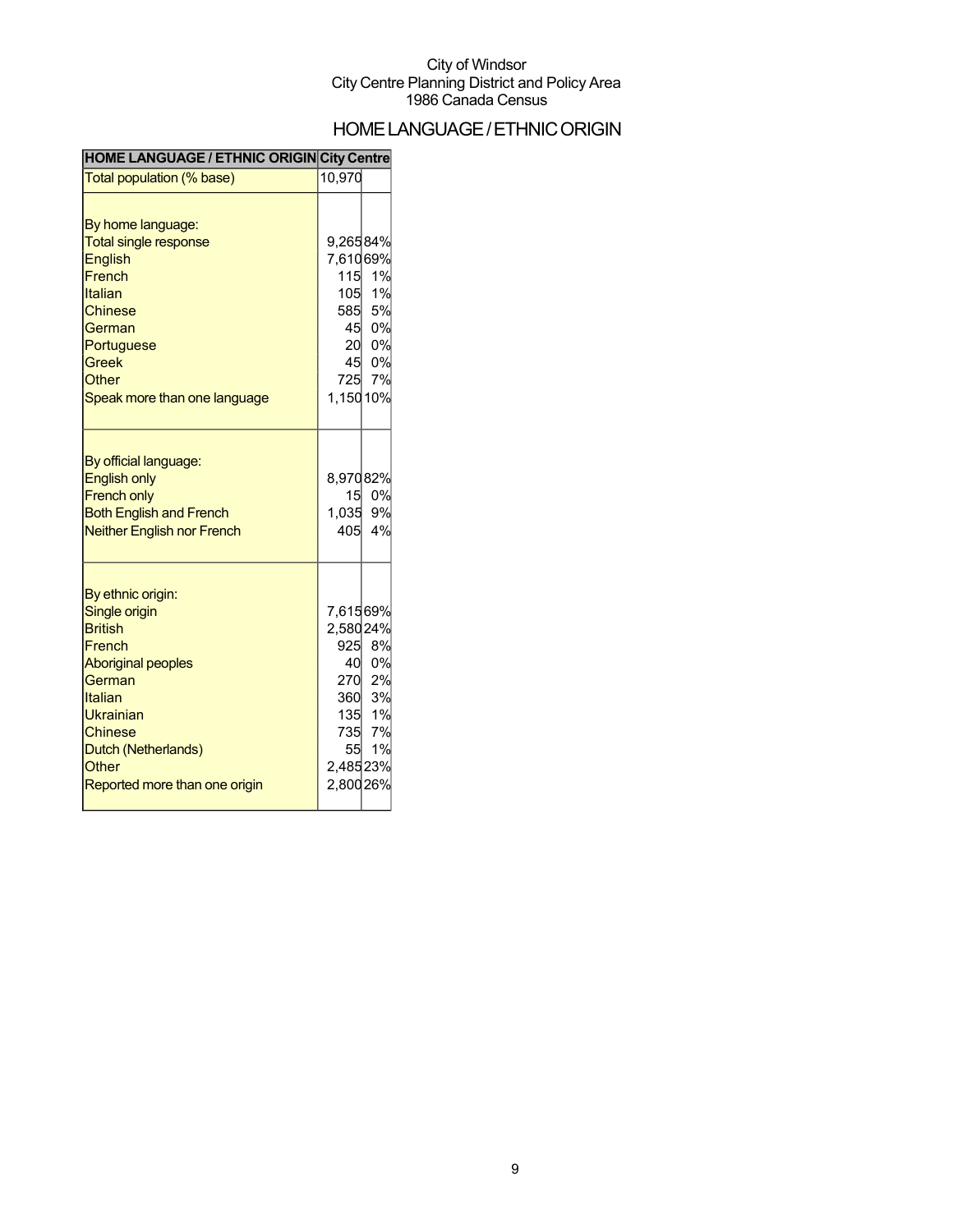### 1985INCOME

| 1985 INCOME                             | <b>City Centre</b> |         |
|-----------------------------------------|--------------------|---------|
| Total households (% Base)               | 5,670              |         |
| By household income:                    |                    |         |
| <b>Negative Income</b>                  | 0                  | 0%      |
| $$0 - 9,999$                            | 1,85933%           |         |
| \$10,000 - 19,999                       | 1,40025%           |         |
| \$20,000 - 29,999                       |                    | 777 14% |
| \$30,000 - 39,999                       |                    | 68112%  |
| \$40,000 - 49,999                       | 447                | 8%      |
| \$50,000 - 59,999                       | 254                | 4%      |
| \$60,000 - 69,999                       | 89                 | 2%      |
| \$70,000 - 79,999                       | 62                 | 1%      |
| \$80,000 - 99,999                       | 45                 | 1%      |
| \$100,000 and over                      | 35                 | 1%      |
| Aggr. household income (\$'000) 118,311 |                    |         |
| Average household income \$             | 20,866             |         |
|                                         |                    |         |
| Males 15 yrs+ with income               | 3,780              |         |
| Aggregate income (\$'000)               | 68,846             |         |
| Average total income \$                 | 18,213             |         |
| Females 15 yrs+ with income             | 4,340              |         |
| Aggregate income (\$'000)               | 49,886             |         |
| Average total income \$                 | 11,494             |         |
|                                         |                    |         |
| Males 15 yrs+ with employ.inc           | 2,540              |         |
| Aggregate income (\$'000)               | 51,970             |         |
| Average employment income \$            | 20,461             |         |
| Females 15 yrs+ with emp.inc.           | 1,865              |         |
| Aggregate income (\$'000)               | 23,630             |         |
| Average employment income \$            | 12,670             |         |
|                                         |                    |         |
| <b>Number of census families</b>        | 2,220              |         |
| Aggr. family income (\$'000)            | 61,370             |         |
| Average family income \$                | 27,644             |         |
| Unattached individ. with inc.           | 3,575              |         |
| Aggregate income (\$'000)               | 50,110             |         |
| Average individual income \$            | 14,017             |         |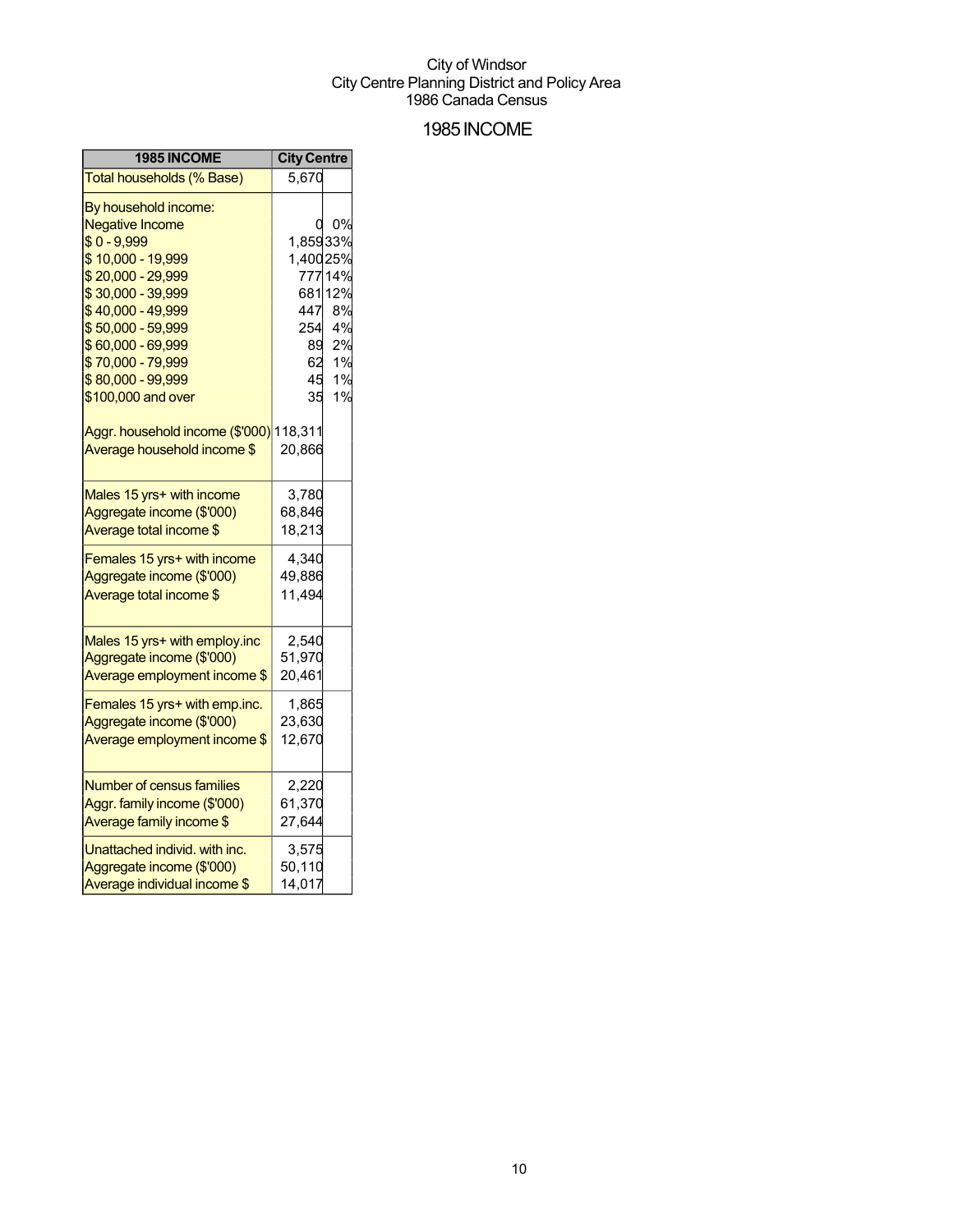## IMMIGRATION/MOBILITY

| <b>IMMIGRATION/MOBILITY City Centre</b> |           |                  |
|-----------------------------------------|-----------|------------------|
| <b>Total population (% Base)</b>        | 10,955    |                  |
| By citizenship:                         |           |                  |
| Canadian                                | 9,31085%  |                  |
| <b>Other than Canadian</b>              | 1,105 10% |                  |
| By immigration status:                  |           |                  |
| Non-immigrant population                | 6,93563%  |                  |
| Born in province of res.                | 6,01555%  |                  |
| Born in another province                | 920       | 8%               |
| Immigrant population                    | 3,47032%  |                  |
| <b>United States of America</b>         |           | 300 3%           |
| <b>Other Americas</b>                   |           |                  |
| <b>United Kingdom</b>                   |           | 165 2%<br>435 4% |
| <b>Other Europe</b>                     | 1,180 11% |                  |
| Africa                                  |           | 40 0%            |
| Asia                                    | 1,365 12% |                  |
| Other                                   | 15        | 0%               |
|                                         |           |                  |
| Immigrant population - total            | 3,470     |                  |
| By period of immigration:               |           |                  |
| Before 1946                             |           | 58017%           |
| 1946 - 1966                             |           | 93027%           |
| 1967 - 1977                             |           | 68020%           |
| 1978 - 1982                             |           | 63518%           |
| 1983 - 1986                             |           | 66519%           |
| By age at time of immigration:          |           |                  |
| $0 - 4$ years                           |           | 49514%           |
| 5 - 19 years                            |           | 94027%           |
| 20 years and over                       | 2,05559%  |                  |
|                                         |           |                  |
| By mobility status:                     |           |                  |
| Persons 5 years and over                | 9.890     |                  |
| Non-movers (same address)               | 3,81039%  |                  |
| <b>Movers</b>                           | 6,06561%  |                  |
| Non-migrants (same place)               | 4,05041%  |                  |
| <b>Migrants</b>                         | 2,04021%  |                  |
| From same province                      |           | 96510%           |
| From other province                     | 230       | 2%               |
| From outside Canada                     | 850       | 9%               |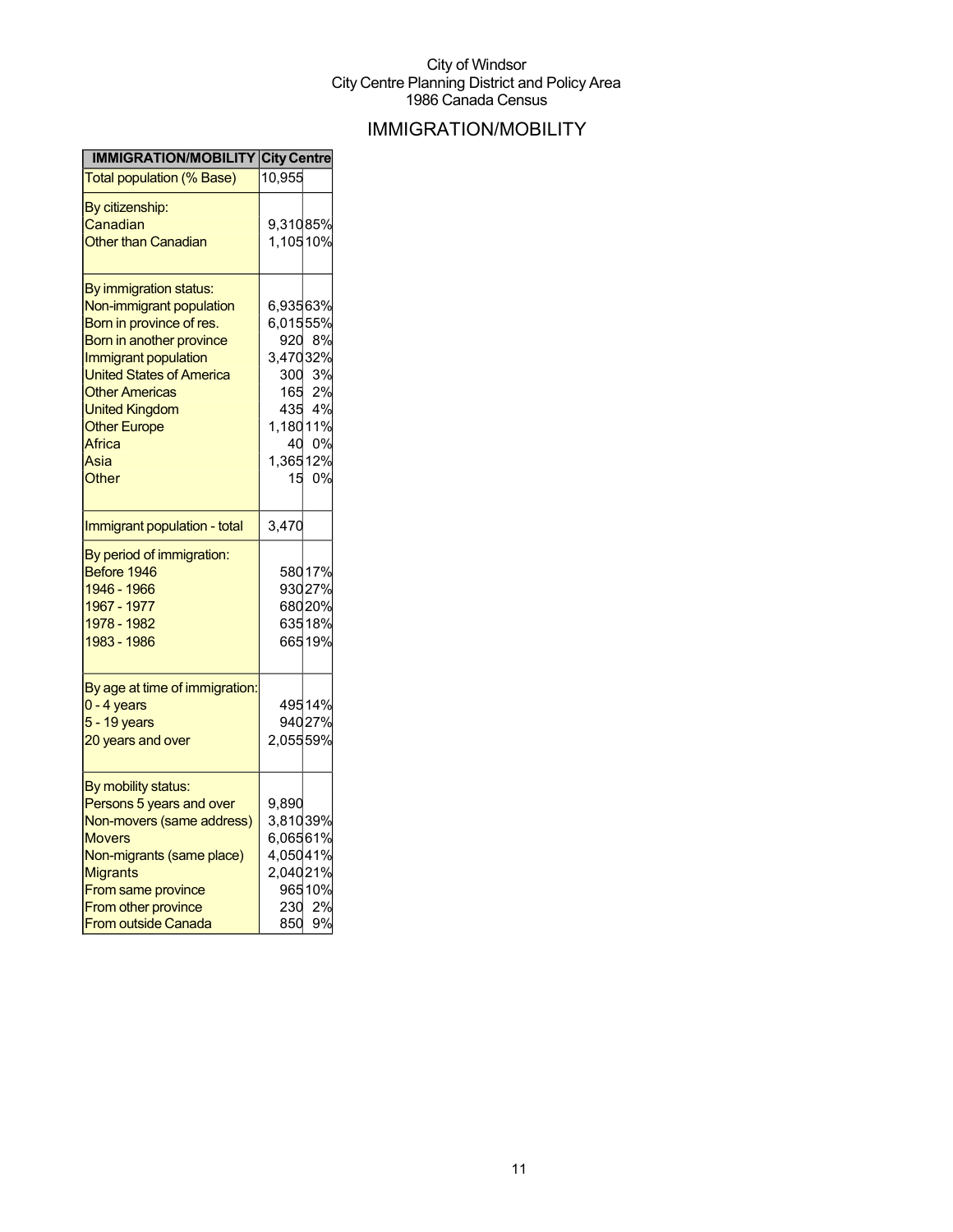## EDUCATION/QUALIFICATIONS

| <b>EDUCATION/QUALIFICATIONS City Centre</b>                                                                                                                                                                                                                                                                                                                                          |                                                           |                                                                                    |
|--------------------------------------------------------------------------------------------------------------------------------------------------------------------------------------------------------------------------------------------------------------------------------------------------------------------------------------------------------------------------------------|-----------------------------------------------------------|------------------------------------------------------------------------------------|
| Total population 15+ years                                                                                                                                                                                                                                                                                                                                                           | 9,025                                                     |                                                                                    |
| By highest level of schooling:<br>Less than grade 9<br>Grade 9 - 13, no sec. cert.<br>Grade 9 - 13, second. cert.<br>Trade certificate/diploma<br>University without degree<br>University with degree                                                                                                                                                                                | 2,050 23%<br>2,575 29%<br>1,020 11%<br>1,725 19%          | 870 10%<br>770 9%                                                                  |
| Postsecondary educated<br>population - total (% Base)                                                                                                                                                                                                                                                                                                                                | 2,315                                                     |                                                                                    |
| By field of study:                                                                                                                                                                                                                                                                                                                                                                   |                                                           |                                                                                    |
| Male with postsecondary educ.<br>Education/recreat./counsell.<br>Fine and applied arts<br>Humanities & related fields<br>Social sciences & rel. field<br>Commerce/management/bus.adm.<br>Agricult. & biolog. sciences<br>Engineering & applied scienc<br>Technic.& trades (eng & sci)<br>Health prof. science & tech.<br>Mathematics & phys. sciences<br>All other                   | 1,255 54%<br>25<br>35<br>80<br>100<br>90<br>60<br>65<br>0 | 1%<br>2%<br>3%<br>4%<br>245 11%<br>50 2%<br>4%<br>465 20%<br>3%<br>3%<br>0%        |
| Female with postsecond. educ.<br>Education/recreat./counsell.<br>Fine and applied arts<br><b>Humanities &amp; related fields</b><br>Social sciences & rel. field<br>Commerce/management/bus.adm.<br>Agricult. & biolog. sciences<br>Engineering & applied scienc<br>Technic.& trades (eng & sci)<br>Health prof. science & tech.<br>Mathematics & phys. sciences<br><b>All other</b> | 1,060 46%<br>115<br>135<br>40<br>40<br>5                  | 5%<br>115 5%<br>80 3%<br>6%<br>285 12%<br>2%<br>10 0%<br>2%<br>230 10%<br>0%<br>0% |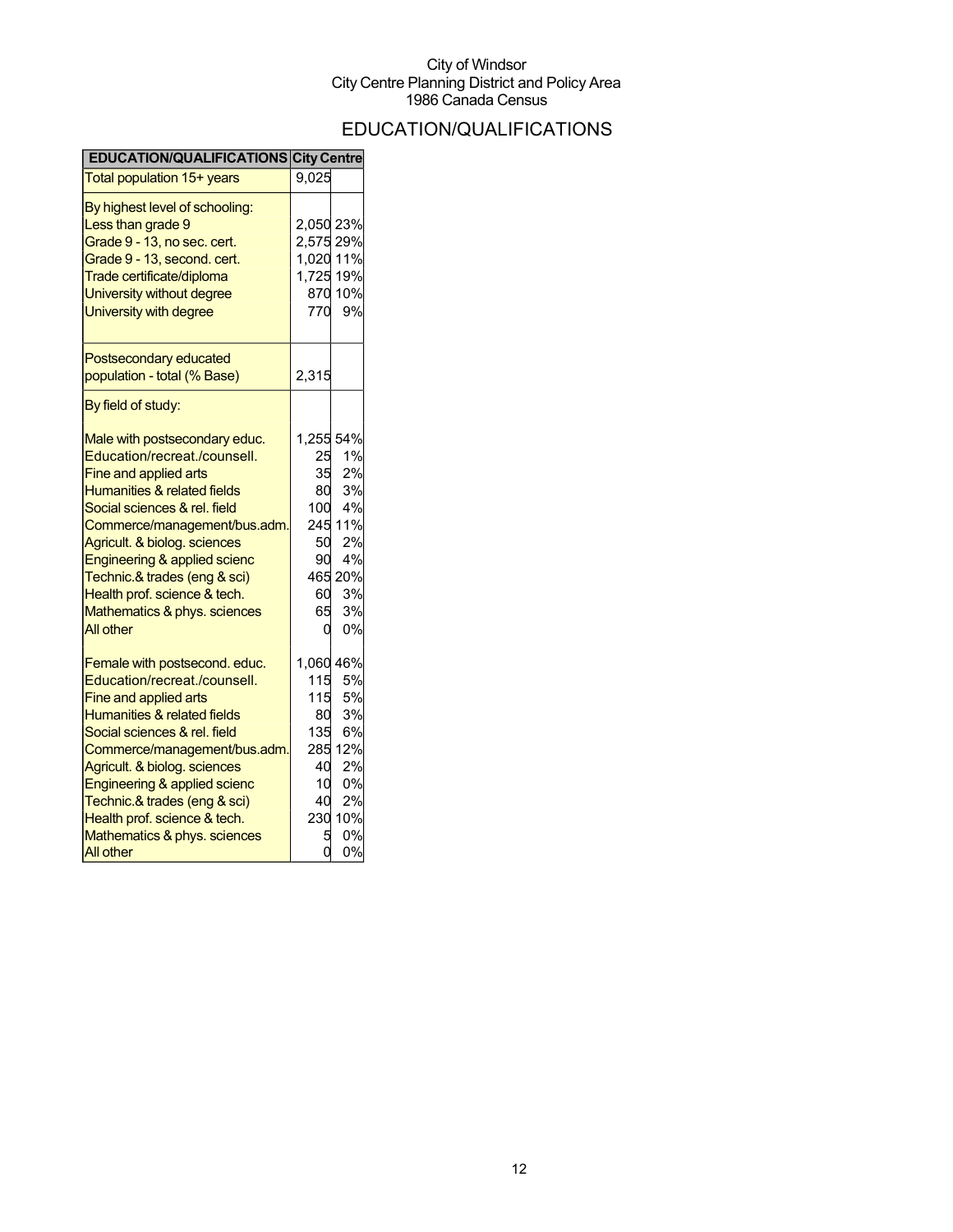## **LABOUR FORCE**

| <b>LABOUR FORCE</b>                                                                                                                                                                 | <b>City Centre</b>                                                        |           |
|-------------------------------------------------------------------------------------------------------------------------------------------------------------------------------------|---------------------------------------------------------------------------|-----------|
| Total population 15+ years<br>Total labour force 15+ years<br><b>Employed</b><br><b>Unemployed</b><br>Persons not in labour force<br><b>Participation rate</b><br>Unemployment rate | 9.040<br>4,590 51%<br>3,990<br>615<br>4,405 49%<br>50.77<br>13.4          | 44%<br>7% |
| Male population 15+ years<br><b>Labour force</b><br>Employed<br><b>Unemployed</b><br>Not in labour force<br><b>Participation rate</b><br><b>Unemployment rate</b>                   | 4,030 45%<br>2,660 29%<br>2,370 26%<br>290<br>1,365 15%<br>66<br>10.9     | 3%        |
| Female population 15+ years<br><b>Labour force</b><br>Employed<br><b>Unemployed</b><br>Not in labour force<br><b>Participation rate</b><br><b>Unemployment rate</b>                 | 5,010 55%<br>1,950 22%<br>1,620 18%<br>325<br>3,040 34%<br>38.92<br>16.67 | 4%        |
| Males- all classes of worker<br><b>Paid worker</b><br>Self-employed                                                                                                                 | 2,695<br>2,495 93%<br>110                                                 | 4%        |
| Females- all classes of worker<br><b>Paid worker</b><br>Self-employed                                                                                                               | 2.030<br>1,790<br>65                                                      | 88%<br>3% |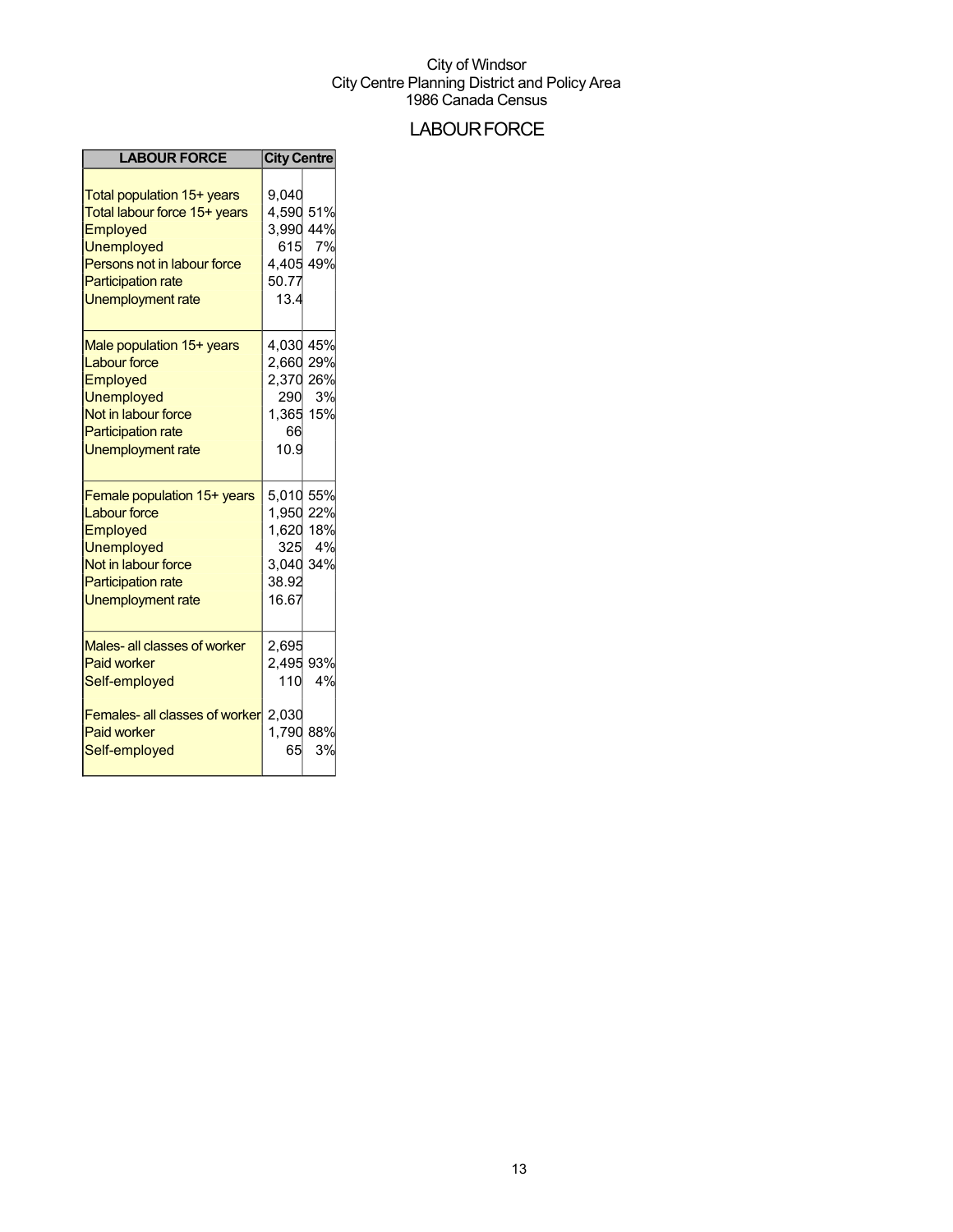## INDUSTRY/OCCUPATION

| <b>INDUSTRY/OCCUPATION City Centre</b>                         |            |           |
|----------------------------------------------------------------|------------|-----------|
| perienced labour force                                         |            |           |
| By Industry: (% Base)                                          | 4,465      |           |
| <b>Agricultural &amp; rel.services</b>                         | 65         | 1%        |
| Other primary industries                                       | 5          | 0%        |
| Manufacturing                                                  | 1,250 28%  |           |
| Construction                                                   | 135        | 3%        |
| <b>Transportation &amp; storage</b>                            | 100        | 2%        |
| Communication & oth. utility                                   | 105        | 2%        |
| <b>Wholesale trade</b>                                         | 170        | 4%        |
| <b>Retail trade</b>                                            | 460        | 10%       |
| <b>Finance and insurance</b>                                   | 120        | 3%        |
| Real estate & insur. agents                                    | 125        | 3%        |
| <b>Business service</b>                                        | 170        | 4%        |
| Government service                                             | 185        | 4%        |
| <b>Educational service</b>                                     | 180        | 4%        |
| <b>Health &amp; social service</b>                             | 395        | 9%        |
| Accommodation, food, beverag                                   | 565        | 13%       |
| Other service industries                                       | 385        | 9%        |
| <b>Experienced labour force</b>                                |            |           |
| by occupation: (% Base)                                        | 4,465      |           |
|                                                                |            |           |
| Managerial, administrative                                     | 395        | 9%        |
| Nat. science, eng. & math.                                     | 95         | 2%        |
|                                                                |            |           |
|                                                                |            |           |
| Soc. sc., religion & artist.                                   | 235        | 5%        |
| <b>Teaching &amp; related</b><br><b>Medicine &amp; health</b>  | 100<br>240 | 2%<br>5%  |
| <b>Clerical &amp; related</b>                                  |            |           |
| Sales                                                          | 585<br>370 | 13%<br>8% |
| Service                                                        |            |           |
|                                                                | 850<br>50  | 19%<br>1% |
| <b>Farming &amp; horticultural</b><br>Other primary industries | 0          | 0%        |
| Processing                                                     | 150        | 3%        |
| Machining & related                                            | 265        | 6%        |
| Prod. fabric./assemb./repair                                   | 605        | 14%       |
| <b>Construction trades</b>                                     | 155        | 3%        |
| Transport equipmnt. operat.                                    | 115        | 3%        |
| Material handling & related                                    | 75         | 2%        |
| Oth. crafts & equip. operat.                                   | 45         | 1%        |
| Occupations not classified                                     | 170        | 4%        |